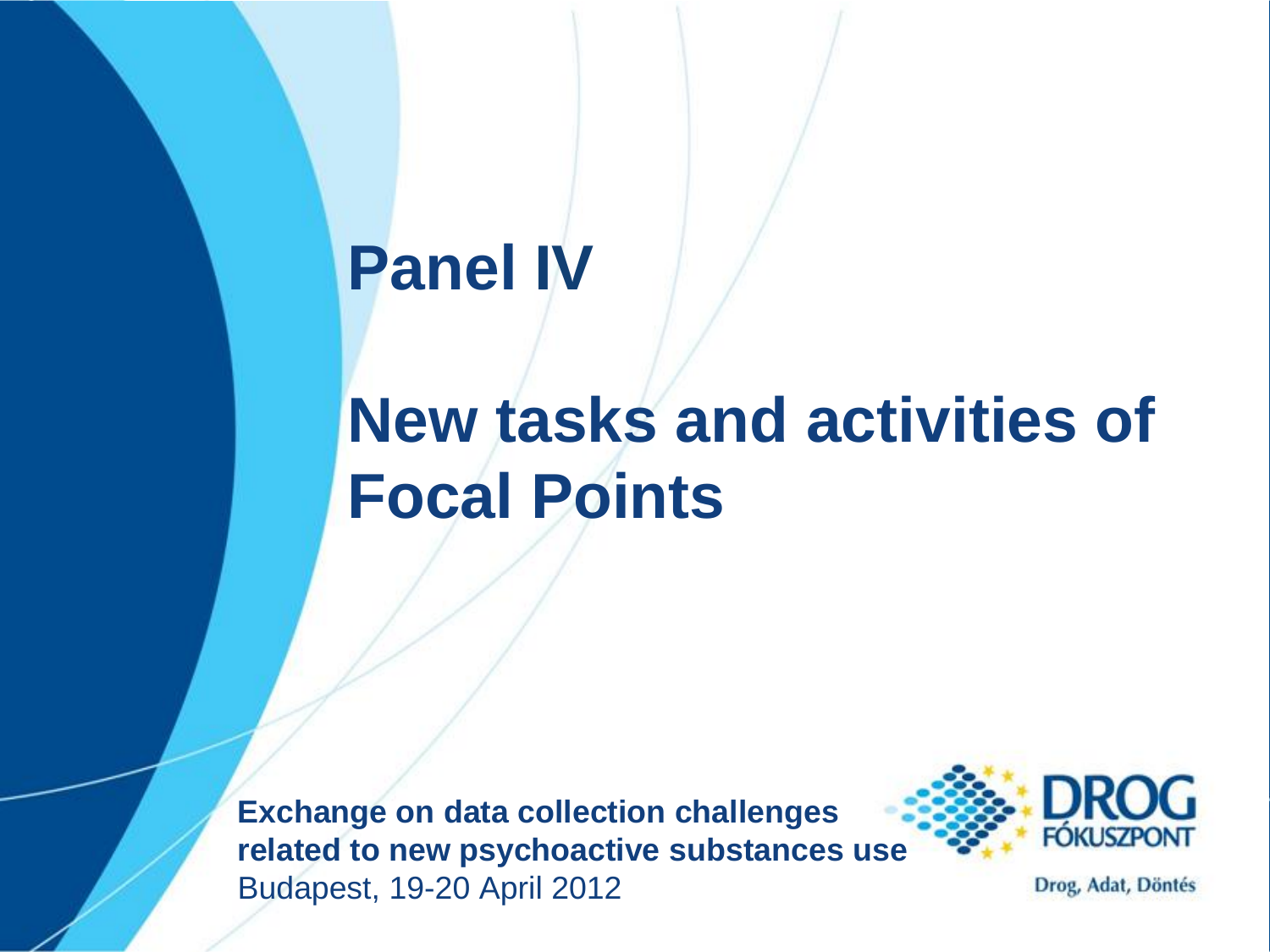### **Objectives of the panel**

- New data and information requested from NFPs apart from the EMCDDA, at a national level (identification of new substances, drug profiles, legal issues etc.)
- Information dissemination: new target audience and new methods of information dissemination, relationship to the media, visibility
- New tasks delegated to NFPs at national level (EWS, risk assessment, data collection etc.)

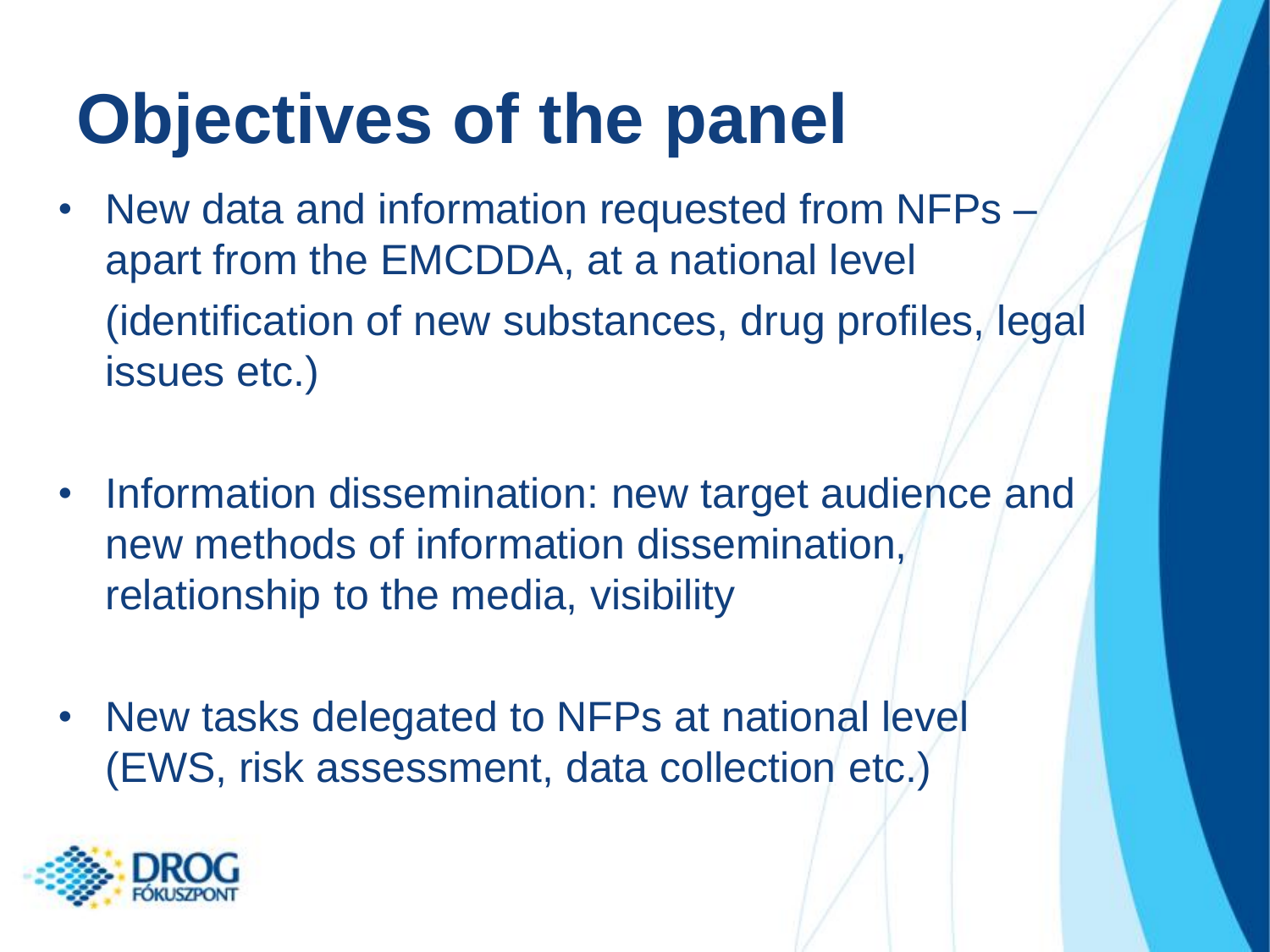# **Hungary**

- Planned restructuring of EWS (online platform to enhance interactivity, involvement of treatment-care institutions and frontline services besides experts)
- Risk assessment of NPS-s: NFP has to provide information (new control mechanism for scheduling NPSs from 3 April 2012)
- Growing demand for information on NPS (identification, legal status, monitoring guidelines) from different actors (media, public, police, health institutions, other professionals)

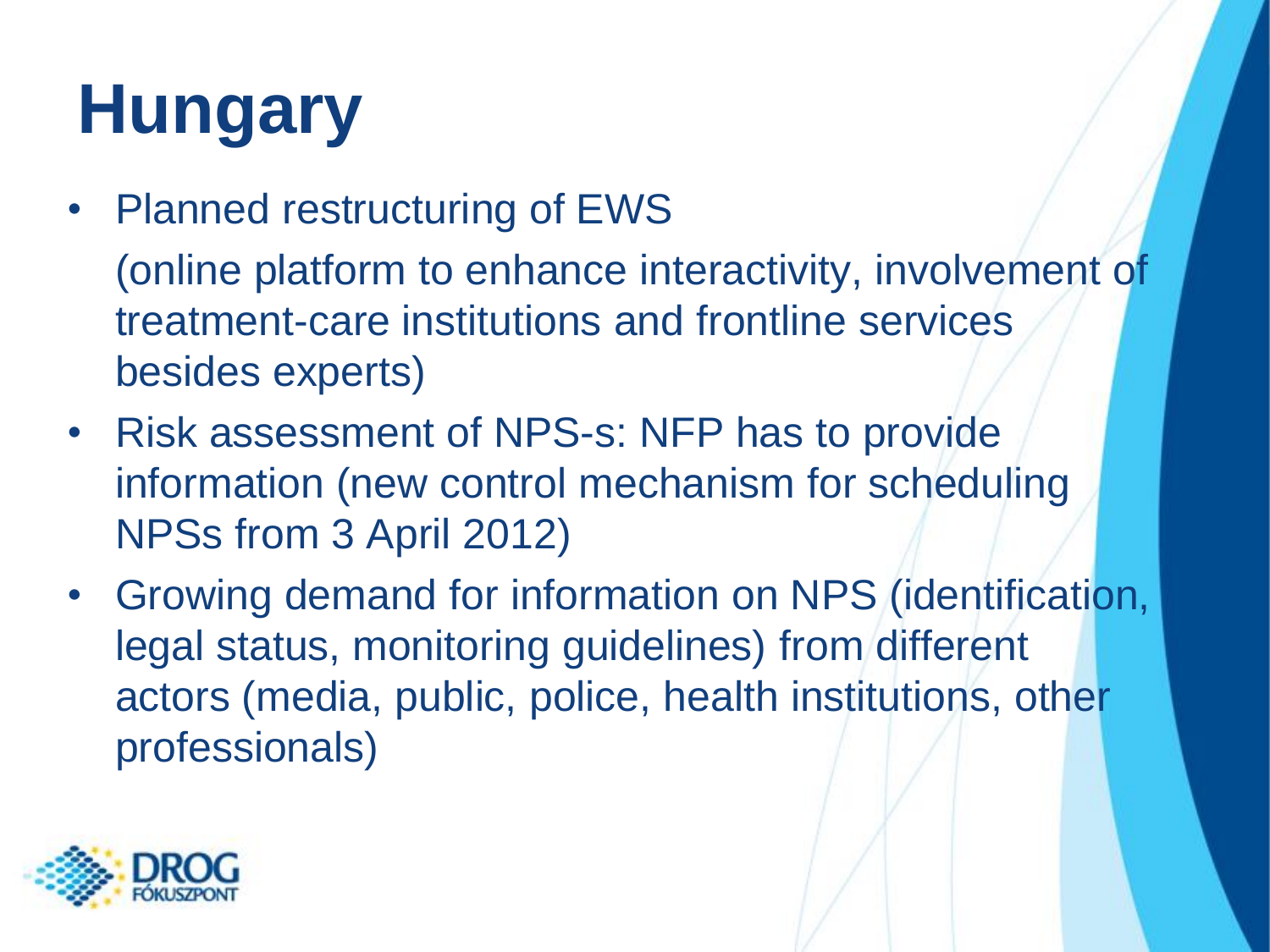# **Hungary**

- Growing need for interaction and cooperation between fields within the focal point and within the professional community (because information is scattered, no routine data)
- New monitoring needs
	- availability: first survey on online shops in 2011

- patterns of use: need for more qualitative surveys, mixed methods (2011 mephedrone, 2012 cathinones)

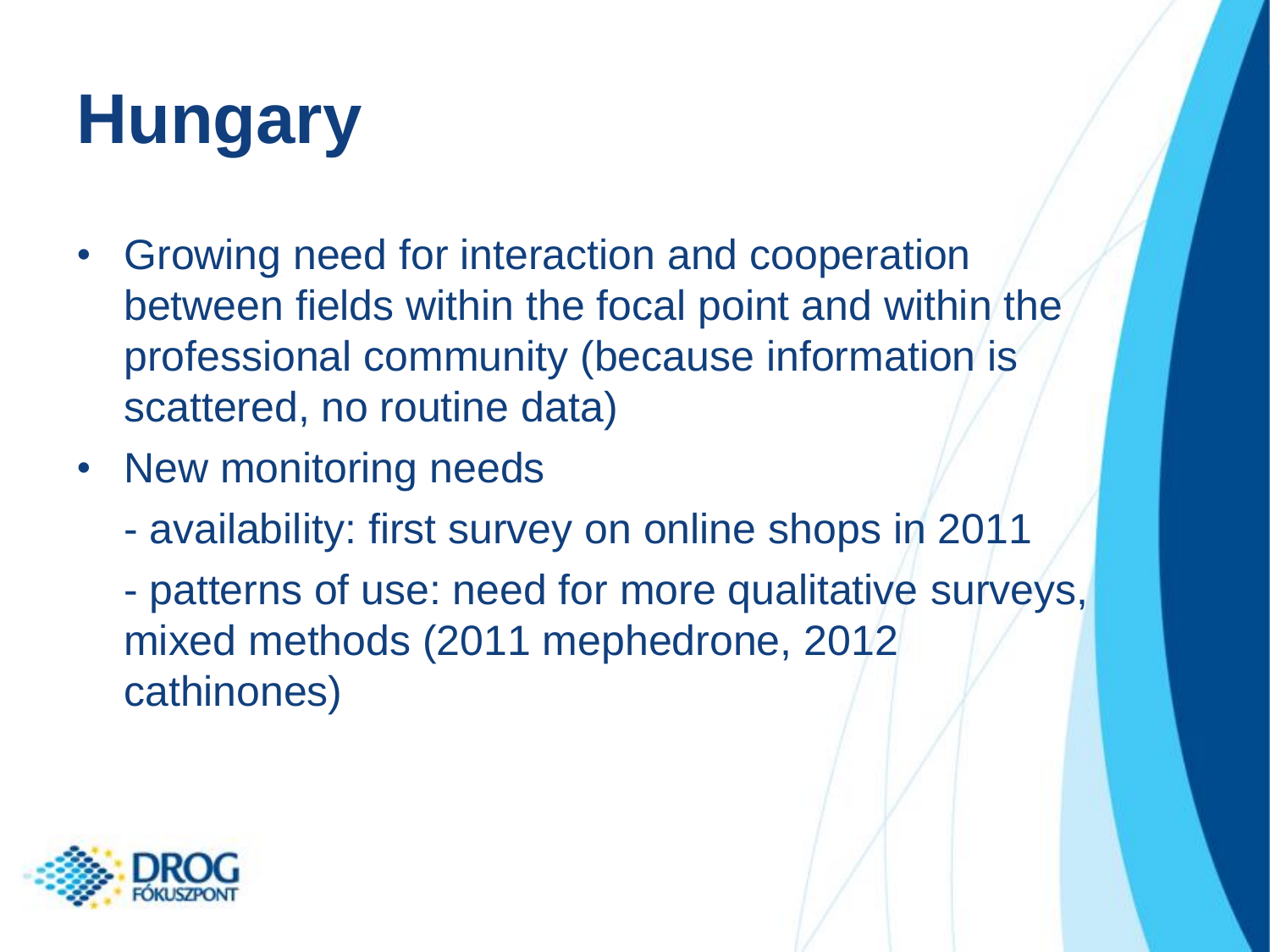#### **To discuss...**

- Did you experience a change in NFP's role and competency? (Informal or formal?)
- Do you have new tasks to undertake at a national level? Any new activities or new methods for data collection?
- What is the role of NFP (if any) in the process of scheduling new substances? Is the NFP involved in the risk assessment of NPSs?
- Do you plan any organizational changes in order to cope with the changing requirements?
- Did your role in information provision and your relationship to the media change? What kind of new information is expected from you?
- Are you able to respond to the newly emerging needs? Any good ideas and examples to share?